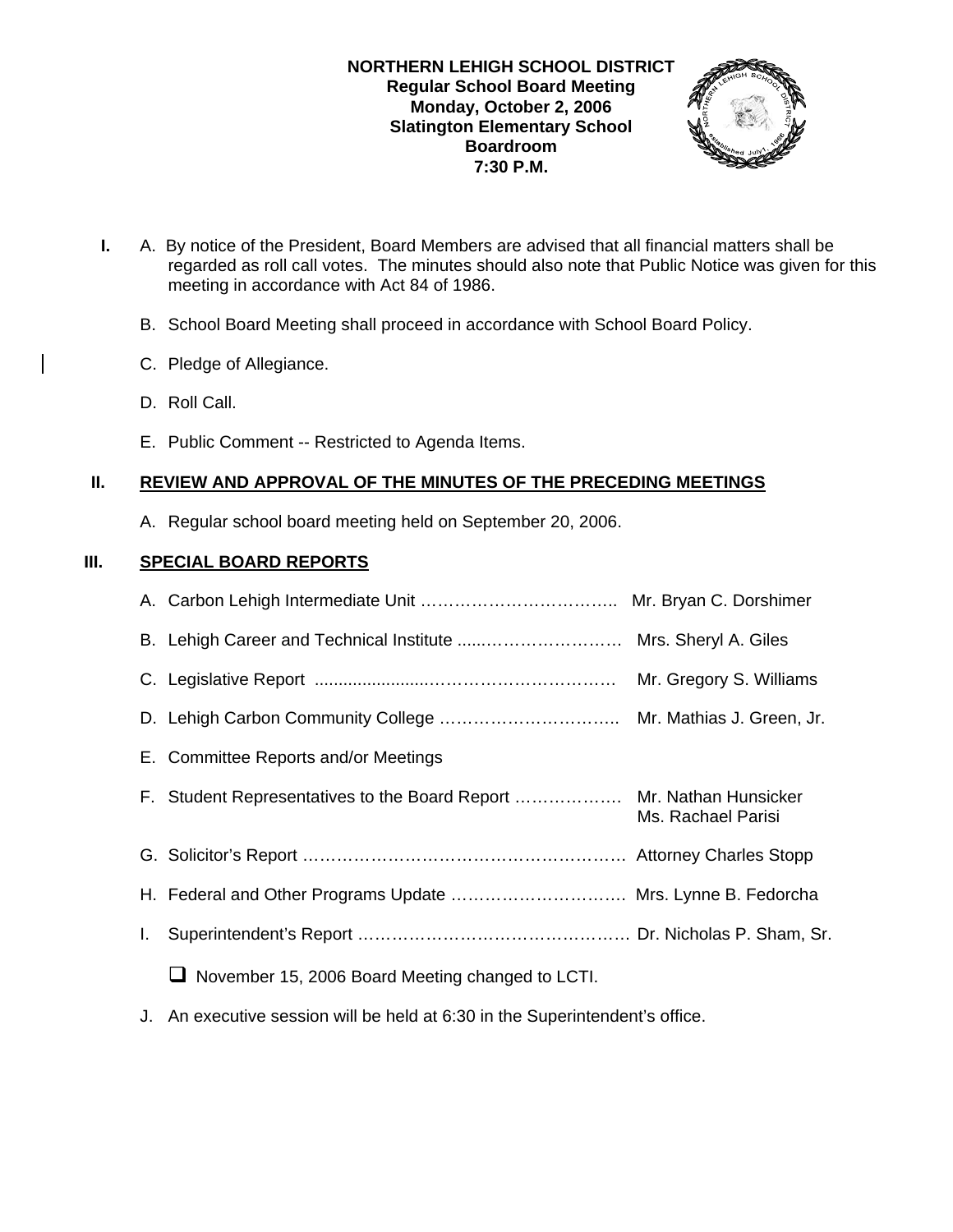### **IV. PERSONNEL**

A. Co-curricular Appointments for 2006-2007

Assistant Girls Soccerl Coach Girls James Karabasz \$2,575.75\* *\*Last year's rates will apply until a new Collective Bargaining Agreement is approved.*

#### B. Non- Instructional Substitute

Approve the following individual as substitute teacher aide and substitute cafeteria aide for the 2006-2007school year at the 2006-2007 substitute rate of \$7.25 per hour.

Claudia Young

### C. Resignation

 Accept the resignation of Dawne Beidleman from her position as High School Special Education Aide effective September 15, 2006.

# **V. CONFERENCES**

- A. Eric Schmidt Project Care: Student Assistance Program Training November 6 8, 2006 Bethlehem, PA – Registration: \$375.00 – Total Approximate Cost: \$375.00 – Funding: Safe & Drug Free Schools Grant **(Attachment #1)**
- B. Laurie Newman-Mankos PACASE Convention November 1, 2006 Grantville, PA Registration: \$99.00 – Travel: \$47.63 – Total Approximate Cost: \$146.63 – Funding: IDEA **(Attachment #2)**
- C. Thomas Mertus Educational Resource Services: *"From CHAOS to Classroom Control: Managing Disruptive Classroom Behavior"* – December 6, 2006 – Harrisburg, PA – Registration: \$189.00, Meals: \$20.00, Travel: \$53.07 – Total Approximate Cost: \$262.07 – Funding: IDEA **(Attachment #3)**

# **VI. POLICY**

- A. Mrs. Lana Schmidt, high school German teacher, has submitted a request for the continuation of the Student Exchange Program between interested students from the Northern Lehigh School District and the Eduard Spraenger Gymnasium in Landau, Germany. German students will be arriving at Northern Lehigh School District on Thursday September 28, 2006 and will depart on Tuesday October 10, 2006. Expected expenses to the district will be substitute coverage for the hosting teacher as deemed necessary and bus expenses for day trips as budgeted. Northern Lehigh students will travel to Germany at the end of the 2006- 2007 school year, at a time that will coincide with the school year in the Rheinland-Platinate, preferably during the summer months. Trip participants will be responsible for all expenses; however, they do request liability insurance coverage for the entire group, as has been granted since their first exchange trip in 1984.
- B. Field Trips

German-American Exchange Group

 October 3, 2006 – Amish Country – Funded through German Exchange Program October 5, 2006 – Philadelphia –Funded through German Exchange Program October 10, 2006 – New York City – Funded through German Exchange Program and budgeted district funds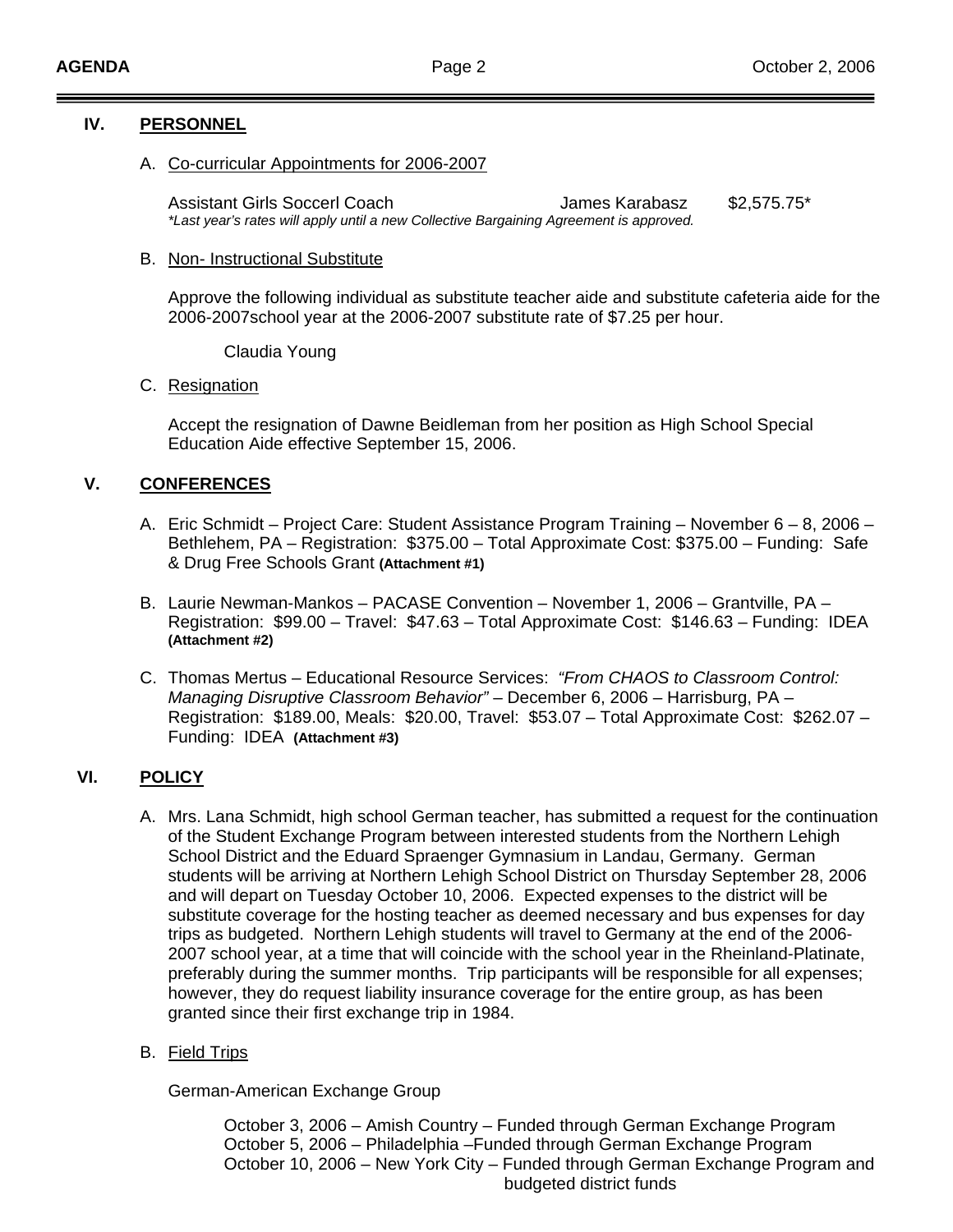#### C. Homebound Instruction

It is recommended that the Board of Education grant homebound instruction for a 11<sup>th</sup> Grade Student, Student No.862500, for five hours per week, effective January 17, 2007 and continuing until March 19, 2007.

# **VII. CURRICULUM AND INSTRUCTION**

A. Approve to authorize proper officials to execute an agreement between the Northern Lehigh School District and the Carbon Lehigh Intermediate Unit #21 to provide services for special education for the 2006-2007 school year. **(Attachment #4)**

### **VIII. OLD BUSINESS**

### **IX. NEW BUSINESS**

### **X. FINANCIAL**

- A. Approve the Arthurs Lestrange Cash Management Portfolio for the month of August 2006. **(Attachment #5)**
- B. Approve abatement/exoneration requests of per capita taxes, for the residents that fall within the guidelines, as presented. **(Attachment #6)**
- C. Approve the request of the senior high school to open a "Class of 2010" account in accordance with the Student Activity Fund Account. The purpose of this account is to raise funds for the students.
- D. Approve the Season Ticket Price list for various sporting events beginning December 1, 2006 as presented. **(Attachment #7)**
- E. Approve budgetary transfers for the 2006-2007 fiscal year as presented. **(Attachment #8)**
- F. Approve the following refund for assessment changes for the Borough of Slatington:
	- 1. Janet Schertzinger; property located at 426 Center Street, Slatington. Assessment changed from \$1516.34 to \$1474.14 (Taxes paid in discount. Refund of \$41.35 is due)
	- 2. Ryan Parry and Michelle Brown; property located at 422 Center Street, Slatington. Assessment changed from \$1612.81 to \$1570.61 (Taxes paid in discount. Refund of \$41.35 is due)
	- 3. Carl and D Fenstermaker; property located at 428 Center Street, Slatington. Assessment changed from \$1422.89 to \$1380.69 (Taxes paid in discount. Refund of \$41.35 is due)

# **XI. LEGAL**

# **XII. CORRESPONDENCE**